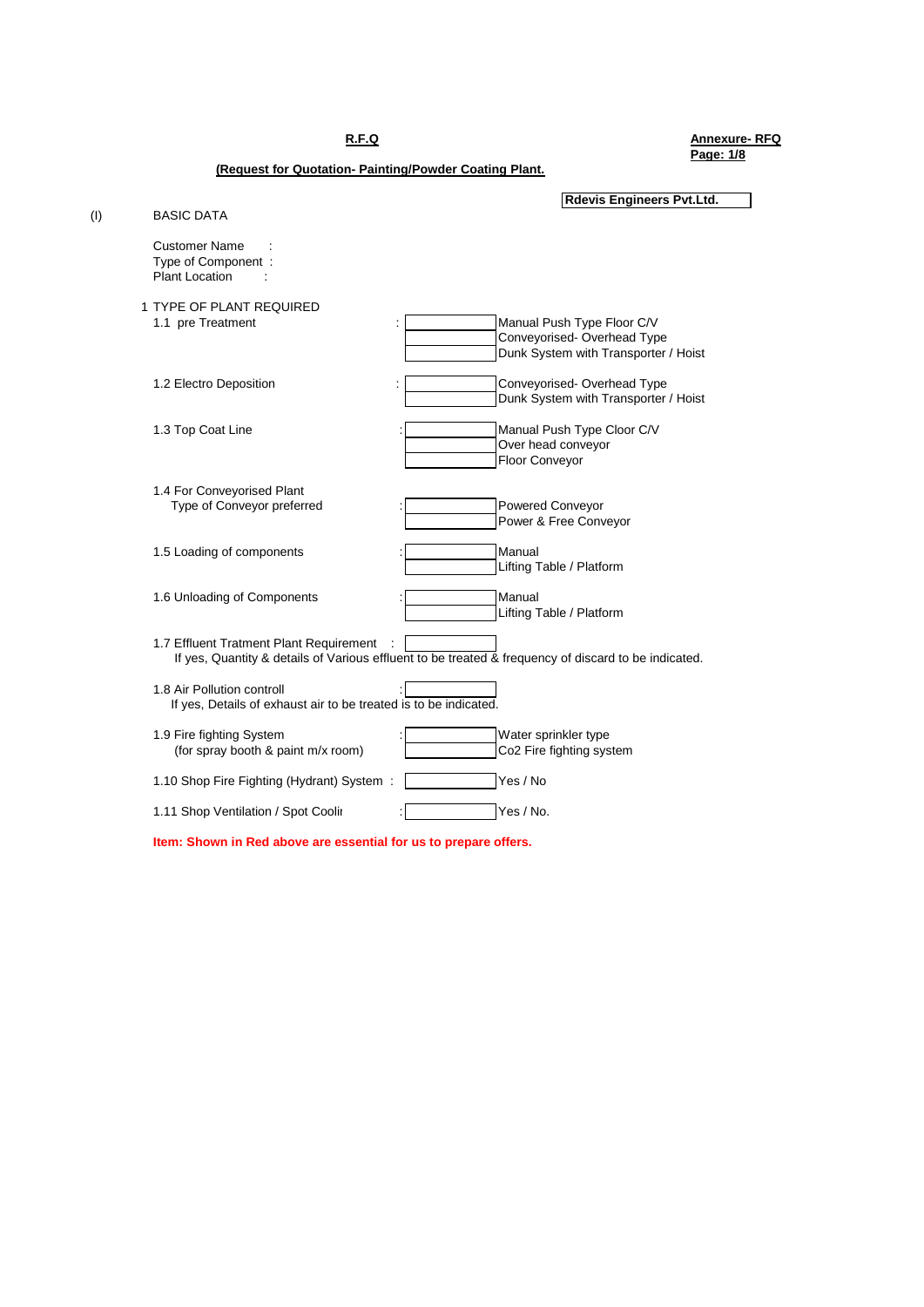**Page: 2/8**

Rdevis Engineers Pvt. Ltd. Plant Location

# (II) **BASIC DESIGN DATA**

| 1 AMBIENT CONDITION<br>1.1 Summer                   | Temperature                          | Humidity  |
|-----------------------------------------------------|--------------------------------------|-----------|
| 1.2                                                 |                                      |           |
| 2 AVAILABLE WATER QUALITY<br><b>Supply Pressure</b> | <b>SUGGESTED</b><br>kg/cm2<br>٠<br>٠ | AVAILABLE |

2-A RAW WATER (INDUSTRIAL WATER) (Water Quality report of your area/borewell is essential for DM Plant calculations).

|                                     |   | <u>2.1.1.1.0.1.1.0.1.0.1.0.1.0</u> |          |  |
|-------------------------------------|---|------------------------------------|----------|--|
| 2a1) Physical Properties            |   |                                    |          |  |
| 2a1.1) Apearence                    |   | Clear                              |          |  |
| 2a1.2) Colour                       |   | <5 (Hazen Unit)                    |          |  |
| 2a1.3 Turbidity                     |   | 5 NTU                              |          |  |
|                                     |   | (on Kaoline)                       |          |  |
| 2a.1.4 Odour                        |   | <b>Odourless</b>                   |          |  |
| 2a.1.5 PH Value                     |   | $6 - 8$                            |          |  |
| 2a.1.6 TDS (Total Dissolved Solids) |   | 300 ppm Max                        | mg/liter |  |
| CHEMICAL PROPOERTIES.<br>2a2.       |   |                                    |          |  |
| Total Hardness (As CaCo3)<br>2a2.1  | ÷ | $100$ ppm                          |          |  |
| <b>TSS</b><br>2a2.2                 |   | 10 ppm                             |          |  |
| 2a2.3 Methyle Orange Alkalininty    |   | 20                                 |          |  |
| 2a2.4 Pnenolphalein Alkalininty     |   | 50                                 |          |  |
| 2a.2.5 Suplphate Content as SO4     |   | $2-5$ ppm                          |          |  |
| 2a.2.6 CL Content                   |   | $15 - 20$                          |          |  |
| 2a.2.7 Nitrates Content as NO3      |   | 10 ppm                             |          |  |
| 2a.2.8 Calcium as Ca                |   | 20 ppm                             |          |  |
| 2a.2.9 Magnesium as Mg              |   | 10 ppm                             |          |  |
| 2a.2.10 Sodium as Na                |   | 300 ppm Max                        |          |  |
| 2a.2.11 Disolved Iron as Fe.        |   | $0.1$ ppm                          |          |  |
| 2a.2.12 Chromium Content            |   | $0.05$ Max                         |          |  |
| 2a.2.13 Silica Content              |   | $<$ 10 ppm                         |          |  |
| 2a.2.14 Zinc Content                |   | <1 ppm                             |          |  |
| 2a.2.15 Phosphate as PO4            |   | $< 5$ ppm                          |          |  |
| 2a.2.16 Lead as Pb                  |   | $< 0.1$ ppm                        |          |  |
| 2a.2.17 Copper as Cu                |   | $< 0.05$ ppm                       |          |  |
| 2a.2.18 Fluorides as F              |   | $<$ 1 mg/L                         |          |  |
| 2.a2.19 Nickel as Ni                |   | 2 ppm                              |          |  |
| 2a.2.20 Arsenic as mg/L             |   | NIL                                |          |  |
| 2a.2.21 Cynaide as CN               |   | <b>NIL</b>                         |          |  |
| 2a.2.22 Mercury as Hg               |   | <b>NIL</b>                         |          |  |
| 2a.2.23 Residual Chiorine (CI)      |   | $< 2$ ppm                          |          |  |
| 2a.2.24 Conductivity                |   | Max 300ps                          |          |  |
| 2a.2.25 Oil & Grease                |   | Nil                                |          |  |
| 2a.2.26 Chemical Oxygen Demand      |   | 5 mg / L.Max                       |          |  |
| 2a.2.27 Biological Oxygen Demand    | ÷ | 50 mg/L.Max                        |          |  |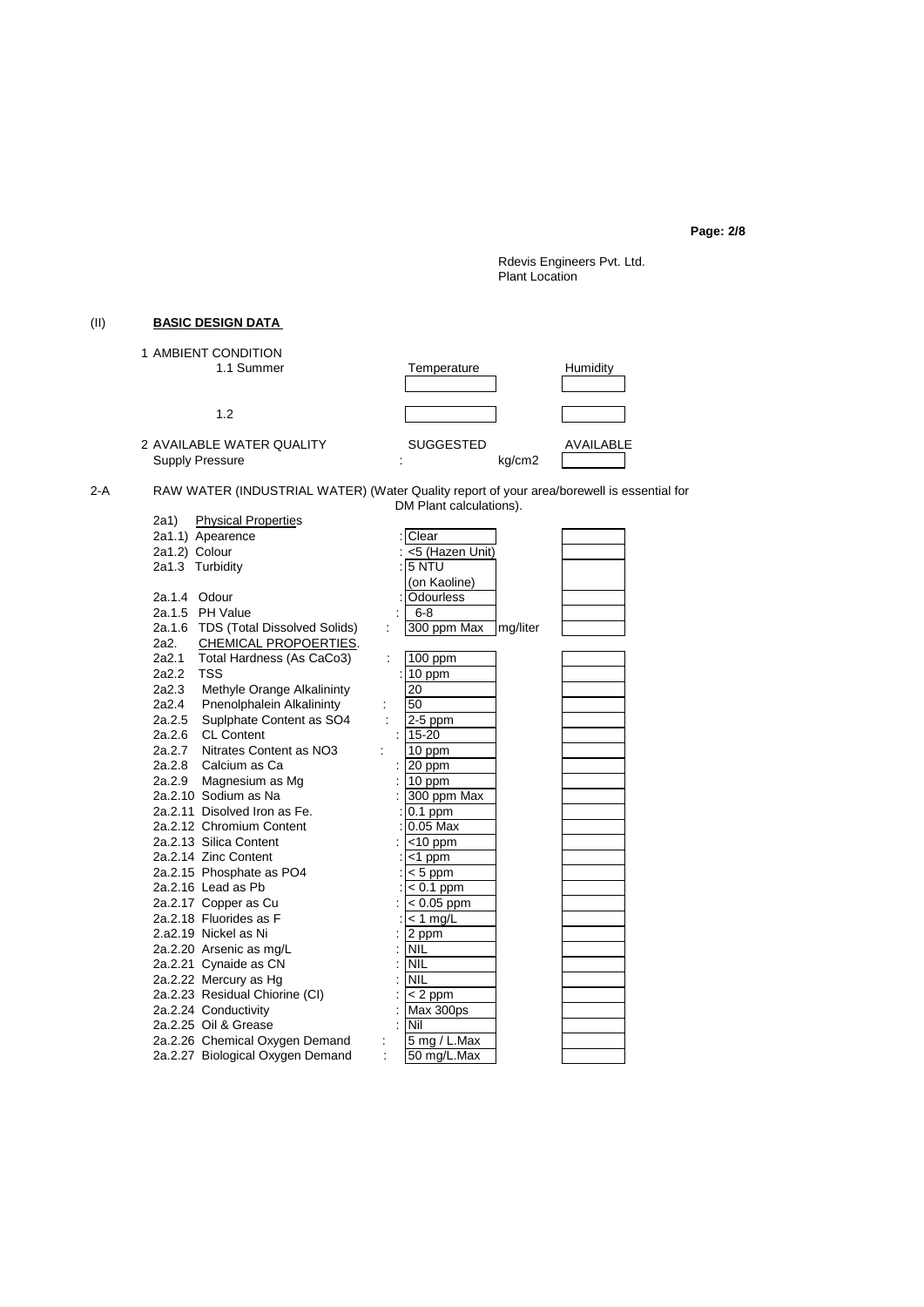| Page:3/8 |
|----------|
|----------|

| $(2-B)$ | 2b.1<br>2b.2<br>2b.3<br>2b.4<br>2b.5<br>2b.6<br>2b.7<br>2b.8 | D.I. WATER SPECIFICATION (For PT-CED Plant)<br>PH Value<br><b>Electrical Conductivity</b><br><b>Total Hardness</b><br>Chirorides as CI<br>Silica as SiO <sub>2</sub><br>Amines<br>Carbonates - Bicarbonates<br>Drip Water cond. After PT<br>t | 65-75<br>< 10 Us/Cm<br>$<$ 1 ppm<br>$< 0.5$ ppm<br>$<$ 1 ppm<br>Nil<br>Nil<br><20 us/cm |                       |                                                        |                               |                                            |      |
|---------|--------------------------------------------------------------|-----------------------------------------------------------------------------------------------------------------------------------------------------------------------------------------------------------------------------------------------|-----------------------------------------------------------------------------------------|-----------------------|--------------------------------------------------------|-------------------------------|--------------------------------------------|------|
| 3       | $\overline{3.1}$                                             | <b>BASIC OF DESIGN</b><br>Production Volume (No off Vehicles)                                                                                                                                                                                 | Total                                                                                   | Annum                 | Model-1                                                | Model-2                       | Model-3                                    |      |
|         | 3.2                                                          | No of Working Days                                                                                                                                                                                                                            | 300                                                                                     | Annum                 |                                                        |                               |                                            |      |
|         | 3.3                                                          | No of Shifts                                                                                                                                                                                                                                  | One/2<br>/3                                                                             | Day                   |                                                        |                               |                                            |      |
|         | 3.4                                                          | <b>Effective Working Time</b>                                                                                                                                                                                                                 | 400                                                                                     | Min/ Shift            |                                                        |                               |                                            |      |
|         | 3.5                                                          | Operation Efficiency of Plant                                                                                                                                                                                                                 |                                                                                         | $\%$                  |                                                        |                               |                                            |      |
|         | 3.6                                                          | Building Size available for plant<br>(Clear Dimeension)                                                                                                                                                                                       | $:$ Width $x$                                                                           | Length x              | Height                                                 |                               | (Please submit soft copy                   |      |
| 4       | 4.1                                                          | <b>COMPONENT DETAILS</b><br>Components Dwgs. Over all dimensions., WT., Quantity/ & Surface area to be painted.<br>Please indicate surface to be painted in the dwg.                                                                          |                                                                                         |                       |                                                        |                               | of Building & Truss Drg).                  |      |
|         | 4.2                                                          | Size of Component<br>Max Component Data<br>Please refer enclosed Anex-B4.2<br>Design Box Dimension<br>Component loading pitch                                                                                                                 | $:$ Width x<br>: Component Data Sheet                                                   | Length x<br><b>MM</b> | Height x                                               | Max wt x                      | Max S. Area                                |      |
|         | 4.3                                                          | Weight of Jig (if any used by<br>Client in present Plant)                                                                                                                                                                                     |                                                                                         | kg                    |                                                        |                               |                                            |      |
|         | 4.4                                                          | Material of Component                                                                                                                                                                                                                         | MS                                                                                      | ABS                   |                                                        | Aluminium Assemblec Cast Iron |                                            |      |
| 5(a)    |                                                              | <b>PAINT SPECIFICATIONS.</b>                                                                                                                                                                                                                  | Primer                                                                                  |                       | <b>Top Coat</b>                                        |                               | If Any<br>Clear Coat                       |      |
|         | 5.1<br>5.2<br>5.3<br>5.4<br>5.5                              | Type of Paint (If Paint Plant)                                                                                                                                                                                                                |                                                                                         |                       |                                                        |                               |                                            |      |
| (b)     | 5.6                                                          | <b>Type of Powder</b><br>(if Powder Line)<br>- Polyester<br>- Epoxy<br>- Hybrid                                                                                                                                                               |                                                                                         |                       | - Colours<br>- % Prod %<br>- kgs/consumed<br>(per day) | Colours                       | %<br>- Colour Change: Daily/Weekly/Monthly | $\%$ |

- Frequency:

┑

**Item: Shown in Red above are essential for us to prepare offers.**